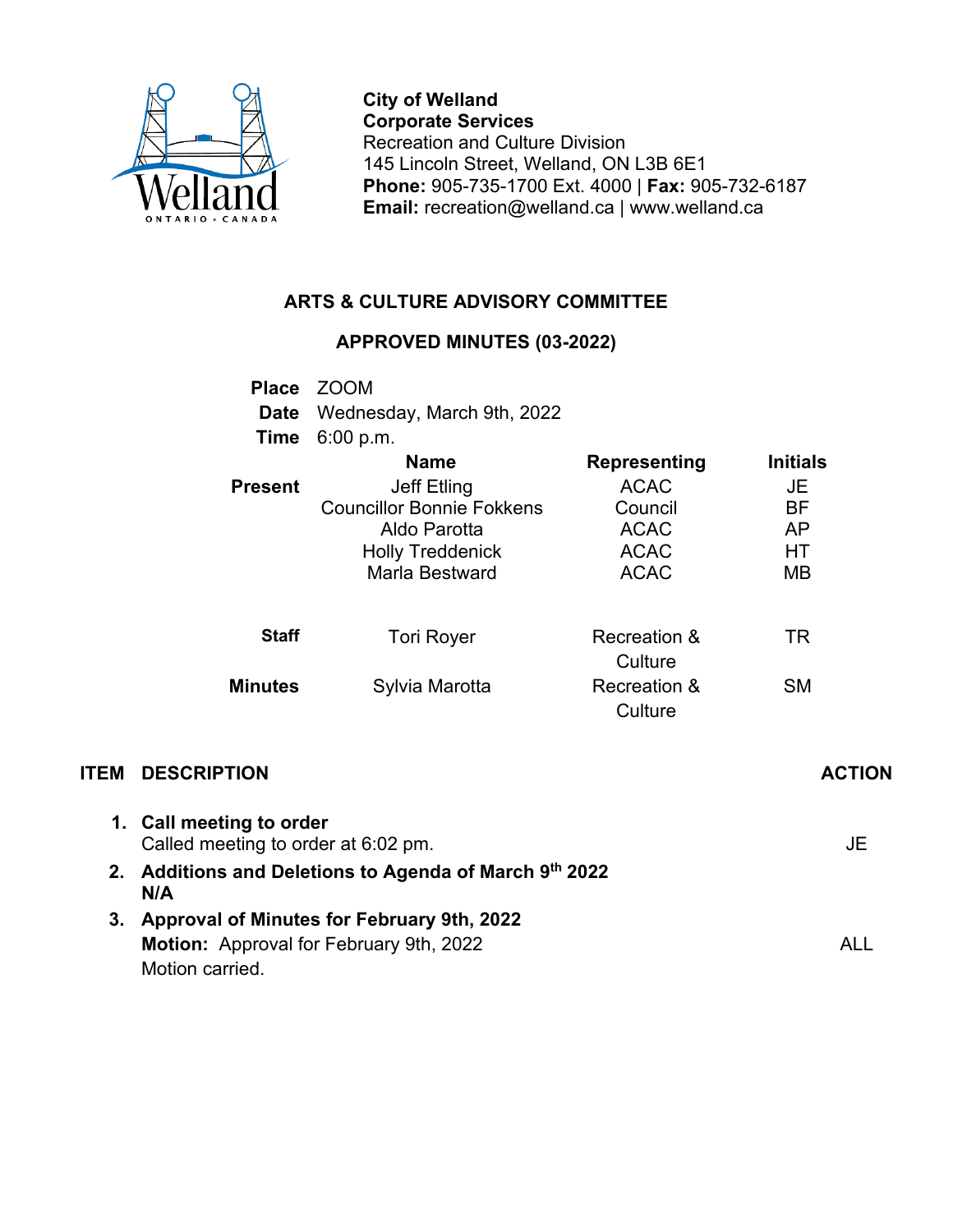|    | 4. Business arising from previous minutes.<br><b>Updating the Policy</b><br><b>ACTION::</b> To review A&CAC Policy and Mural Contracts on next agenda<br><b>ACTION:</b> Tori to get contract of murals.<br><b>ACTION:</b> Invite Rob Axiak to next meeting regarding trails<br>ACTION: To put a call out for artists to paint the sea cans at the boat rental<br>facilities. (priority to local artists) HT<br>Possibly apply for a grant for to pay artists to paint sea cans.<br><b>ACTION:</b> Tori will send out submissions to committee | BF                                      |
|----|-----------------------------------------------------------------------------------------------------------------------------------------------------------------------------------------------------------------------------------------------------------------------------------------------------------------------------------------------------------------------------------------------------------------------------------------------------------------------------------------------------------------------------------------------|-----------------------------------------|
|    | <b>4.1 Strategic Goals Chart</b><br><b>Updated Strategic Goals Chart</b><br><b>Recruit Member for Committee</b><br>Add to Chart - Professional Opportunities - workshops or guest speakers<br>eg. (digital or in person)<br>Possibly create an envelope of funding for projects for the sub-committee.                                                                                                                                                                                                                                        | <b>TR</b><br>HT/TR<br>HТ<br>HT/BF       |
| 5. | Request an addition/amendment to the motion<br>The best way to go forward with introducing to council Holly's organization,<br>her initiative and Aldo's idea of Welland should have its own independent Art<br>Gallery.<br>1. Submit a report to Council (Aldo and Holly)<br>2. Committee present to Council                                                                                                                                                                                                                                 | <b>TR</b>                               |
|    | Move forward to present to council that we need an Art Gallery.<br>Consider budget for the Art Gallery.<br>Get more information from the mayor.<br>The bank is an Art Gallery.<br>Aldo will need to get more information on getting an Art Gallery.<br>Holly's organization further demonstrates how an Art Gallery is needed, like<br>the library, the art wall at the WCWC are all piece meal places which shows<br>that the City needs a centralized Art Gallery. (Possibly piggyback on Holly's                                           | AP<br><b>BF</b><br>AP<br>HТ<br>AP<br>TR |
|    | organization.)<br>Try to partner with Femmes du Feu Creations and then try and go for our own                                                                                                                                                                                                                                                                                                                                                                                                                                                 | ΒF                                      |
|    | dedicated building.<br>Idea: Consider a venue to gather funding for space for the Art Gallery or                                                                                                                                                                                                                                                                                                                                                                                                                                              | НT                                      |
|    | partner with Femmes du Feu Creations to obtain an Art Gallery.<br>Aldo would present to council and help in anyway. (Eg. teach, run shows)<br>Possibly partner with the Welland Community Center as a program through                                                                                                                                                                                                                                                                                                                         | <b>AP</b><br><b>BF</b>                  |
|    | the recreation department.<br>Thank you for having this discussion on the Art Gallery.<br>Thank you to Bonnie Fokkens and the mandate of this organization is not to<br>be in competition but to support any artists, or cultural organization                                                                                                                                                                                                                                                                                                | НT                                      |